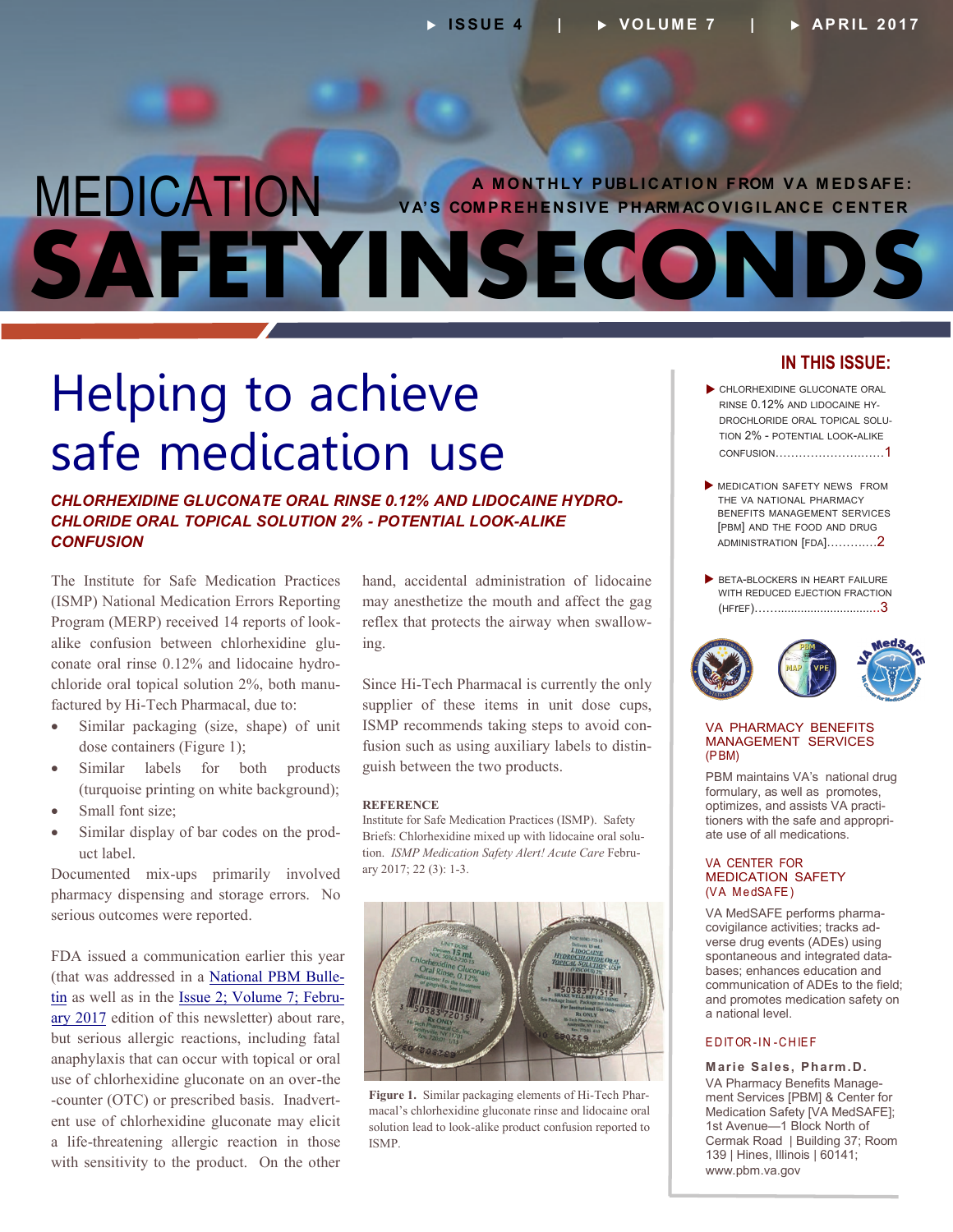# **from the pbm**

<span id="page-1-0"></span> EpiPen and and EpiPen Jr Auto-Injector: Recall - Failure to Activate Device – 04/04/2017 - [National](https://www.pbm.va.gov/PBM/vacenterformedicationsafety/alerts/EpiPenandEpiPenJrRecallduetoFailuretoActivateDevice_National.pdf) [PBM Patient Level Recall Communication](https://www.pbm.va.gov/PBM/vacenterformedicationsafety/alerts/EpiPenandEpiPenJrRecallduetoFailuretoActivateDevice_National.pdf)

# **from the fda**

### **PAIN MANAGEMENT**

[FDA restricts use of prescription codeine pain and cough medicines and tramadol pain medicines in children;](https://www.fda.gov/Drugs/DrugSafety/ucm549679.htm) [recommends against use in breastfeeding women](https://www.fda.gov/Drugs/DrugSafety/ucm549679.htm)

4/20/2017

The Food and Drug Administration (FDA) is restricting the use of codeine and tramadol medicines in children and is requiring several changes to the labels of all prescription medicines containing these drugs, including:

- A *Contraindication* against use of codeine and tramadol for treatment of pain in children younger than 12 years; and also against codeine for use to relieve cough in these children.
- A new *Contraindication* restricting tramadol use in children younger than 18 years to treat pain after a tonsillectomy and/or adenoidectomy. Codeine-containing products already document this Contraindication in product labels.
- A new *Warning* that recommends against the use of codeine and tramadol in adolescents between 12 and 18 years with obesity, obstructive sleep apnea, or compromised respiratory function that may increase the risk of serious breathing problems.
- A stronger *Warning* not to breastfeed during treatment with codeine or tramadol due to the potential for serious adverse reactions in a breastfed infant, such as excess sedation, respiratory depression, and death.

Adverse event reports submitted to FDA from January 1969 to May 2015 identified:

- 64 cases of serious breathing problems, including 24 deaths, with codeine-containing medicines in children younger than 18 years.
- 9 cases of serious breathing problems, including 3 deaths, with the use of tramadol in children younger than 18 years.

Data from medical literature on codeine use during breastfeeding, revealed numerous cases of excess sleepiness and serious breathing problems in breastfed infants, including one death. Although tramadol use during breastfeeding did not reveal any cases of adverse events in the medical literature, tramadol and its active form are also present in breast milk and carry risks associated with ultra-rapid metabolism similar to codeine.

FDA recommends that health care professionals:

- Recognize that all tramadol-containing products and single-ingredient codeine drugs are FDA-approved for use only in adults.
- If a codeine-or tramadol-containing product is appropriate for an adolescent patient:
	- Counsel parents and caregivers on the signs of opioid toxicity (i.e., slow or shallow breathing, difficult or noisy breathing, confusion, or unusual sleepiness); and
	- Advise them to stop giving the adolescent codeine or tramadol and seek medical attention immediately if their adolescent is exhibiting these symptoms.

**VA providers should advise patients who receive opioids (including tramadol and codeine-containing medications [such as, but not limited to, cough syrup]) to store these products where they will not be accessible to children and adolescents.**